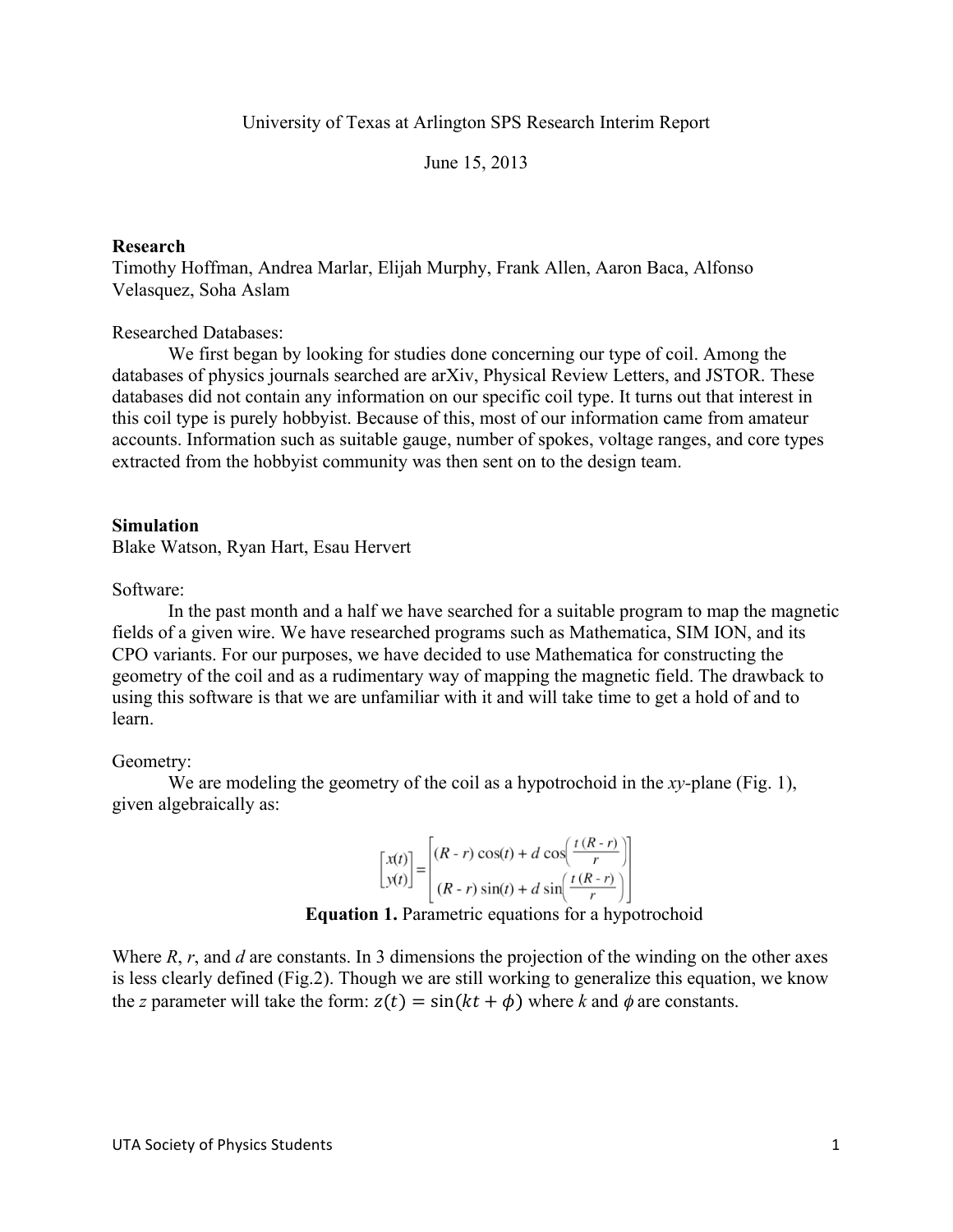



**Figure 1 –** An example of a hypotrochoid in the *xy*-plane produced using Mathematica.

**Figure 1** – The projection of the 5-spoked 3 dimensional winding pattern onto the *xz*- and *yz*-planes.

The geometry presented above will allow simple determination of the magnetic field of our coil. The actual coil is different from our model in two ways: First, the coil is composed of several layers of windings each carrying a given amount of current. We simplify this problem by saying that the current in our model will be given by  $I = nI_0$  where *n* is the number of times the wire is wound about the torus scaffold, and  $I_0$  is the current through the wire. Second, the final coil will have two windings both carrying possibly different current. We can model this new winding by simply copying and rotating the original coil. By the principle of superposition as it pertains to electromagnetic fields the total magnetic field will simply be the sum on the two fields produced by the two paths of wire.

## **Design**

Frank Allen

Using the data provided by the research team, we created a prototype coil using 25 AWG gauge magnet wire wound around a 10' diameter polystyrene torus. Figure 3 contains a picture of this coil.